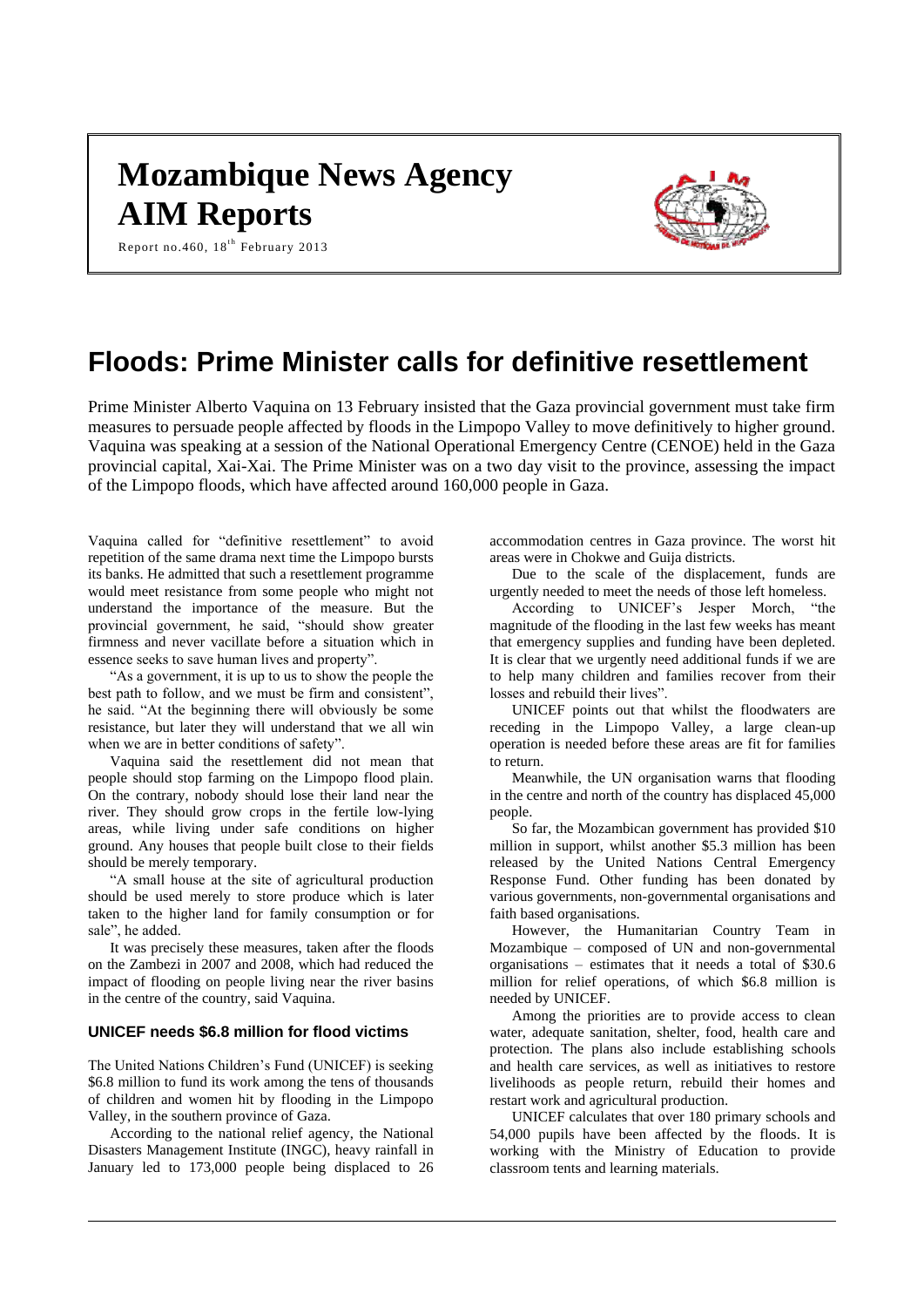# **Flooding interrupts traffic on Sena Line**

Rail traffic along the Sena line between the Moatize coal basin in Tete province and the port of Beira, has been interrupted since 11 February because flooding on the Zambezi River has washed away ballast on part of the line.

The ballast has gone from a 15 metre stretch of line between the Messito and Doa rail stations in Tete.

The Portuguese contractor Mota-Engil, involved in the current upgrading of the Sena line, is preparing to erect a small bridge in the critical area to allow traffic to resume.

There are on average 12 trains a day along the line mainly carrying coal from the companies Vale and Rio Tinto.

The interruption of rail traffic is a serious blow to the mining companies, and demonstrates how fragile the mining logistics are. In theory, the Sena line can handle six million tonnes of cargo a year, but the mining companies' forecasts are for exports on a much larger scale.

The upgrading work will bring total capacity of the Sena line to 20 million tonnes a year, but delays in completing this work has led Vale to cut back export forecasts.

Vale hopes to free itself from dependence on the Sena line by building a new railway across southern Malawi that will connect with Mozambique's existing northern line, and carry the coal to the port of Nacala.

Meanwhile at least six villages in Nante, in Maganja da Costa district, Zambezia province were isolated by flooding caused by a breach in a dike in a local irrigation scheme. Boats of the National Civil Protection Unit (UNAPROC) evacuated 132 people from the area.

Traffic resumed on Mozambique's main-south highway in the central province of Zambezia on 15 February after the gap in the road caused by torrential rains was temporarily plugged with metal tubing, earth and stones.

The road was cut at Amoro, in Nicoadala district, on 11 February, and long queues of vehicles formed on either side of the break in the road. Some light vehicles and even minibuses were pushed across the gap by paid local volunteers, but this was not an option for trucks.

#### **Clashes over cholera precautions**

At least two people were injured and two others are reported dead in clashes in Mecufi district in the northern province of Cabo Delgado between police and mobs claiming that health workers are causing rather than curing cholera and other diarrhoeal diseases.

The chain of events began on 23 January when a group of people tried to invade the health post in the Mecufi administrative post of Murrebue. They said they wanted to remove patients from the health post for fear that they were being deliberately infected with cholera by the health workers.

The local police requested reinforcements from the provincial capital, Pemba, and made eight arrests of people who had allegedly spread the disinformation about cholera and led the demonstration.

A few days later, according to a report in the Maputo daily newspaper "Noticias", unidentified individuals beat to death Cesario Abuchir, the secretary of the Mecufi neighbourhood Saulane "B", accusing him of working with the health authorities and government officials to spread cholera. He was held responsible for an outbreak of diarrhoea and vomiting, some of which may be caused by cholera.

There were more disturbances as a mob attempted to assault the Murrebue police post in an attempt to release the

people arrested after the attack on the health post.

A local teacher told reporters that the police were obliged to open fire to restore order. Two people were injured and there are unconfirmed reports that another person may have died. On 14 February all schools, markets and other services in Murrebue were closed, and local leaders had mostly fled.

One person who did not flee, a traditional chief named Malique Quitica, declared "in recent days the situation has been very bad, and we don't know where it's all going to end".

Every time there is an outbreak of cholera in Cabo Delgado, or other northern provinces, there are people who claim that the government and health workers are deliberately trying to poison local people. The results have often been tragic, including deaths, injuries and the destruction of health equipment.

# **Mozal aluminium to be used in Mozambican industry**

One of the world's largest manufacturers of aluminium cables, Midal of Bahrain, is to set up a factory in Mozambique using aluminium ingots produced at the Mozal smelter at Beluluane, in the outskirts of Maputo, as its raw material.

On 15 February, Mozal Chairperson Danie Murray and Midal Managing Director Hamid Al-Zhayani signed an agreement under which Mozal will supply 50,000 tonnes of aluminium ingots per year to Midal.

Al-Zhayani signed a separate agreement with Nelson Ventura, the Chief Executive Officer of the Beluluane Industrial Park, allocating land to Midal next to the Mozal smelter.

Al-Zhayani said the factory, costing \$16 million, should be built by June 2014. It will initially employ 150 Mozambican workers, rising eventually to 400.

Up until now, all of the 580,000 tonnes of aluminium produced annually by Mozal has been exported. The deal with Midal means that, for the first time, there will be a downstream industry, using some of the Mozal ingots to produce rods and cables.

The Minister of Industry and Trade, Armando Inroga, who witnessed the ceremony noted that, despite the presence of Mozal, Mozambican industries have still had to import all their cables and other finished aluminium products.

Imported aluminium goods were a significant cost for the construction industry, and for the electricity company, EDM. Inroga hoped that the costs of these components would fall when they were being produced by Midal locally. He added that this would have a positive impact on the country's balance of trade.

Inroga noted that one of the main criticisms of megaprojects such as Mozal is that they produce only for export, and so there is little value added. He believed this was now changing, and that other high technology companies could follow Midal's example and set up plants in Mozambique.

He urged Mozal and Midal to work with Mozambican educational institutions in order to train Mozambicans to occupy senior positions in both companies.

Murray said that the agreement was "testimony to Mozal's commitment to developing local industry", and that downstream plants would "create hundreds of new jobs".

Al-Zayani stressed that the agreement might only be the start of Midal's expansion into Mozambique, and that many other Midal subsidiaries, some of them labour intensive, could set up plants in the country.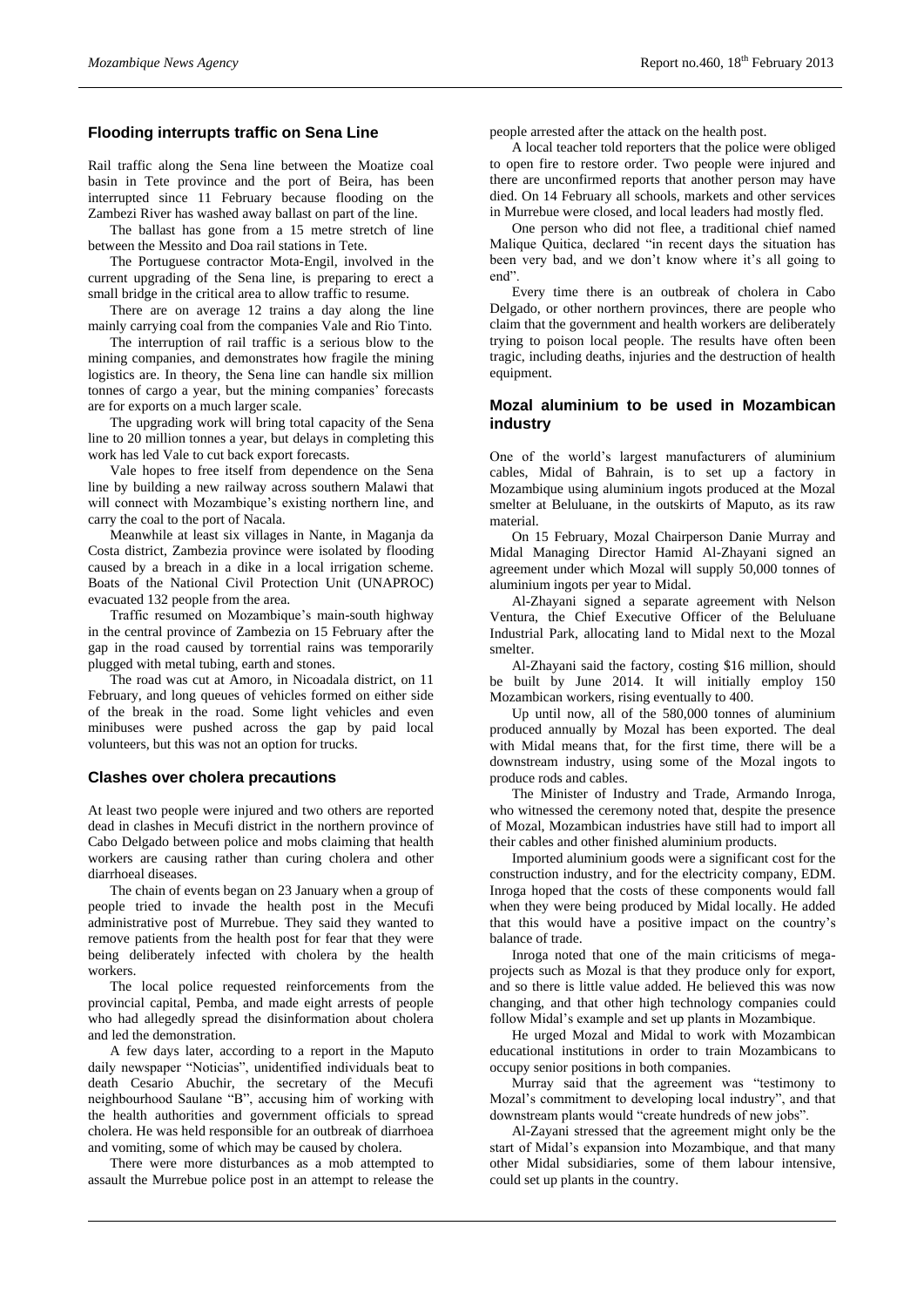# **Maputo power supply returns to normal after explosion**

Mozambique's publicly owned electricity company, EDM, on 13 February said it has completed the bulk of the work required to restore Maputo's power supply to normal after the explosion on 9 February that destroyed distribution control panels at the SONEFE sub-station.

For three and a half days the city suffered lengthy power cuts, but the power supply was stabilised on 12 February.

According to the chairperson of the EDM board, Augusto de Sousa Fernando, work on the alternative connections required to bypass SONEFE has been completed, guaranteeing electricity to downtown Maputo, the part of the city worst hit by the blackouts

There are two main substations that supply Maputo city with its electricity – one in the neighbouring city of Matola, and one in Infulene (technically also in Matola, but near the boundary between the two cities).

The Matola sub-station normally supplies power to the lower part of Maputo, while the Infulene station supplies the upper part of the city. The two lines were interconnected by SONEFE – so that if one sub-station failed, the other could take up its load.

But the explosion at the SONEFE gas-fired station disrupted this system, and ended the interconnection between Matola and Infulene. EDM's repair has consisted of bypassing SONEFE – but it could not restore the interconnection between the two sub-stations.

Hence if anything goes wrong at Matola, EDM will not be able to switch the consumers that depend on this substation over to power from Infulene and vice versa. The redundancy that was previously built into the system has ceased to exist,

But Fernando did not regard this as a major problem. "There is a risk", he said, "but it's difficult to assess, because the source in Matola is reliable and has the great advantage of possessing two transformers and three lines".

There had never been any serious breakdowns at the Matola sub-station. "I can't say the risk is zero", said Fernando. "Like other cities, such as Xai-Xai or Inhambane, which depend on a single source, the lower Maputo now depends on a single source".

Meanwhile technicians from the German company ABB, which supplied the equipment that exploded, are due to investigate the causes of the explosion.

EDM says it cannot yet put a precise figure on the damage caused by the explosion – but a preliminary assessment is that replacing the damaged control panels could cost between \$5 million and \$6 million, and the work could take 12 months.

EDM will have to pay for the new equipment, as the damaged panels, installed in 2007, were only guaranteed for a year. However, Fernando stressed that EDM is insured.

As for compensating EDM clients for losses caused by the blackout, Fernando pointed out that the explosion was "an unforeseeable incident and it was not premeditated",

However, EDM admits the possible of examining claims from consumers on a case by case basis. Among the losses reported are the cases of shops where fresh produce, such as meat and fish, rotted because there was no power to run the refrigeration.

*This is a condensed version of the AIM daily news service – for details contact [aim@aim.org.mz](mailto:aim@aim.org.mz)*

*\_\_\_\_\_\_\_\_\_\_\_\_\_\_\_\_\_\_\_\_\_\_\_\_\_\_\_\_\_\_\_\_\_\_\_\_\_\_\_\_\_\_\_\_*

# **Clegg promises continued British support**

The British Deputy Prime Minister, Nick Clegg, on 14 February praised the "rapid growth" of the Mozambican economy and promised that his government will continue to support Mozambique's development.

Clegg, on the second and final day of a working visit to Mozambique, was speaking to reporters immediately after an audience granted by President Armando Guebuza.

Clegg said they had discussed the immense opportunities and challenges facing Mozambique.

"During our discussion I reiterated the willingness and determination of our government to continue to work in a spirit of friendship and partnership with Mozambique, in its extraordinary transformation heading towards a future of sustainable prosperity", he declared.

Apart from bilateral matters, they also discussed what Britain might do when it takes over the rotating chairmanship of the G8 group of most developed countries. Clegg said that Britain wants to work with the Mozambican government and other governments in the region on the areas of taxes and finance, and transparency in investments, particularly in the extractive industry.

Before setting out on this African tour, Clegg had already stressed the need to crack down on tax evasion by western companies.

Other themes discussed in the meeting between President Guebuza and Clegg included the crises in Mali, Zimbabwe and the Democratic Republic of Congo.

Commenting on the meeting, Mozambique's Deputy Foreign Minister, Henrique Banze, said the questions of British investment in Mozambique was also under discussion. He said it was clear that the development of the country's mineral resources should benefit more Mozambicans, and the companies exploiting Mozambican resources should make a greater contribution in tax.

Banze added that Mozambique does not believe it should depend exclusively on investment in mineral resources. He stressed the need for more investment in agriculture and in infrastructure such as roads,

He added that there is now the possibility of British putting specialist water engineers at Mozambique's disposal, to help in the management of the country's water resources.

# **Russian Foreign Minister visits Mozambique**

Russian Foreign Minister Sergei Lavrov announced in Maputo on 12 February that Russia will make \$144 million available to be invested in development projects in Mozambique.

Speaking at a joint press conference with his Mozambican counterpart, Oldemiro Baloi, Lavrov said the money "will be used in projects regarded as priorities for economic development in accordance with the Mozambican government's strategic development plan".

One of these priority areas is the training of human resources so that Mozambicans can participate actively in the exploitation of hydrocarbons and other natural resources.

"Russia intends to take part in projects to exploit mineral resources in Mozambique", announced Lavrov. "We have many Russian companies interested in investing in mining, as well as in agriculture, transport and communications".

For his part, Baloi described his talks with the Russian minister as positive. "We spoke of areas of common interest, namely training, defence and mineral resources", he said. "As regards training, Mozambique needs the human capacity to implement the projects that are multiplying in the country".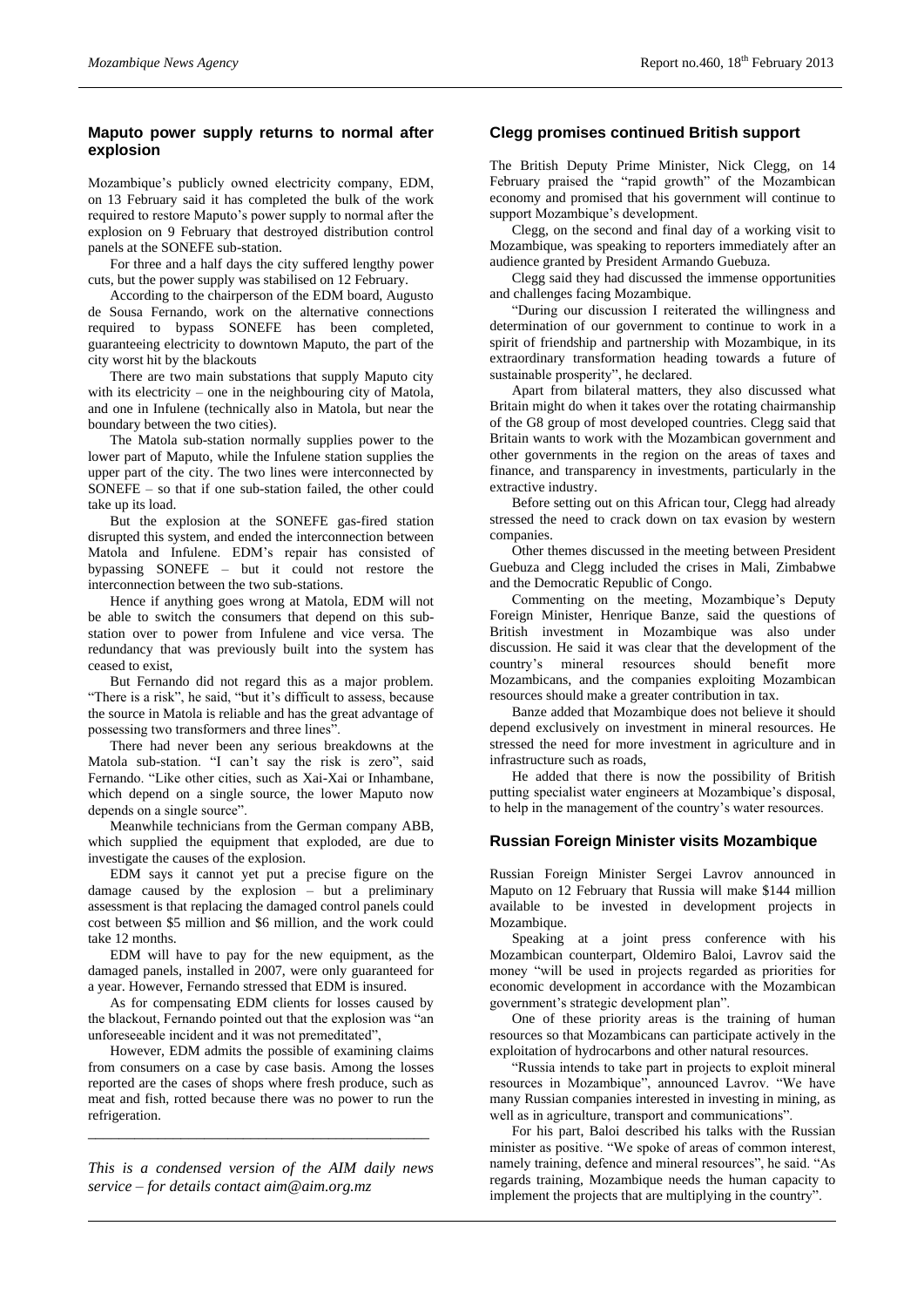# **Public Ethics Commission begins work**

Mozambique's Central Public Ethics Commission, set up under the Law on Public Probity that took effect in mid-November, has begun work and, according to its chairperson, Sinai Nhatitima, it is now open to receiving denunciations on possible conflicts of interests involving public servants.

Nhatitima was speaking on 8 February after a working meeting of the Commission held to draw up a programme of activities to be undertaken in the immediate future.

"The Commission is able to receive information from citizens or from any institutions concerning any aspects in which any person may be in conflict with the law, and on the basis of this the Commission will make its considerations", said Nhatitima. "As from today, the Commission is open to receiving such information".

He added that the commission is aware that people are expecting immediate results, and he asked for understanding, given that only now are the conditions being established for the Commission to operate fully.

Currently the Commission is operating out of the country's parliament, the Assembly of the Republic, and is supported by a secretariat formed by staff members lent by the Assembly

"Our priority at the moment is our own internal organisation, but this does not prevent us from undertaking effective work", said Nhatitima. "We shall not wait for our internal organisation to be completed before we begin to work on the existing cases".

He added that two sub-commissions have been set up, one charged with drawing up a set of internal regulations, and the other with working out a staff table, detailing the support staff the Commission believes it will need.

The Commission has agreed that it will meet every Friday on the Assembly's premises.

Under the law, the nine member Commission is charged with taking appropriate measures to prevent or eliminate conflicts of interest within the public administration, including referring cases to the Public Prosecutor's Office for criminal proceedings.

The Commission has not yet taken any measures concerning the best-known conflicts of interest, which are the cases of parliamentary deputies who also sit on the boards of public companies.

The Law on Public Probity forbids all holders of public office from receiving wages or fees from other public institutions or companies. The law lists the officials covered and they range from the President of the Republic down to village headmen. They include all ministers, deputy ministers, provincial governors, district administrators, mayors and municipal councillors, as well as parliamentary deputies.

Thus holders of public office who are currently being paid by more than one public body must choose. In the case of deputies, they must either resign their parliamentary seats, or give up their other paid positions.

The deputies who must make this choice include the head of the Frelimo parliamentary group, Margarida Talapa, who sits on the board of the publicly owned mobile phone company, M-Cel, the chairperson of the Assembly's Constitutional and Legal Affairs Commission, Teodoro Waty, who is also chairperson of the board of Mozambique Airlines (LAM), and Mateus Katupha, who is the chairperson of the state fuel company, Petromoc, but also a member of the Assembly's Standing Commission.

Two deputies, Luciano de Castro and Agostinho Vuma, have shown a lead by resigning from the positions on the board of directors of the National Road Authority (ANE).

#### **Standard Bank to support mining development**

Standard Bank - Mozambique and the Mozambican Mining Company (EMEM) on 14 February signed an agreement in Maputo on promoting the development of mining through facilitating funding for projects in the sector.

EMEM is a company set up recently by the Mozambican government to ensure that Mozambique obtains the maximum possible benefit from the exploitation of the country's mineral resources. This is the company which manages the Mozambican state's five per cent holding in Vale-Mozambique, the local subsidiary of the Brazilian mining giant Vale, which is operating a gigantic open cast coal mine in Tete province.

Under the agreement, Standard Bank will provide EMEM with consultancy and financial intermediation services, and advice on the development of the infrastructures necessary for maximising the potential of mining projects.

At the signing ceremony EMEM Managing Director Antonio Manhica said the agreement seeks to establish a coordinated and efficient state mining company which will work for the benefit of Mozambique and the mining sector.

"EMEM believes that through strategic partnerships with companies such as Standard Bank it will succeed in building a complete value chain in the mining sector to obtain maximum benefits for all parties involved, and will be able to comply with its mission to create a world class mining sector in Mozambique", he said.

# **Assembly delivers electoral law to President Guebuza**

The Mozambican parliament, the Assembly of the Republic, on 8 February delivered to President Armando Guebuza, for his promulgation, the five electoral laws, passed by the Assembly in December.

The spokesperson for the parliamentary group of the ruling Frelimo Party, Edmundo Galiza-Matos, confirmed to AIM that the laws had been sent to the President. After he has promulgated them, they will be published in the official gazette, the "Boletim da Republica".

The reason for the delay in sending the laws to President Guebuza is that, before any legislation is sent to the President, it is checked for errors by the Assembly's Legislation Department (consisting of full time Assembly staff), and by the deputies who sit on the Parliamentary Commission on Constitutional and Legal Affairs.

These bodies cannot make any changes of substance in the laws passed by the Assembly plenary, but they should correct any inconsistencies and contradictions (over matters such as dates), check spelling and grammar, and ensure that articles and paragraphs are numbered correctly.

The delay led to conspiracy theories suggesting that President Guebuza was deliberately sitting on the laws, refusing to promulgate them, in order to make it impossible to hold municipal elections this year and general elections in 2014.

But the President could not block legislation that he had not even received. Since the laws are essentially the work of the Frelimo majority in the Assembly, there is no reason to imagine that President Guebuza will not promulgate them as soon as he can.

The five laws are on the National Elections Commission (CNE), on voter registration, on procedures for presidential and parliamentary elections, on municipal elections, and on elections for provincial assemblies. There is a great deal of overlap between the last three laws.